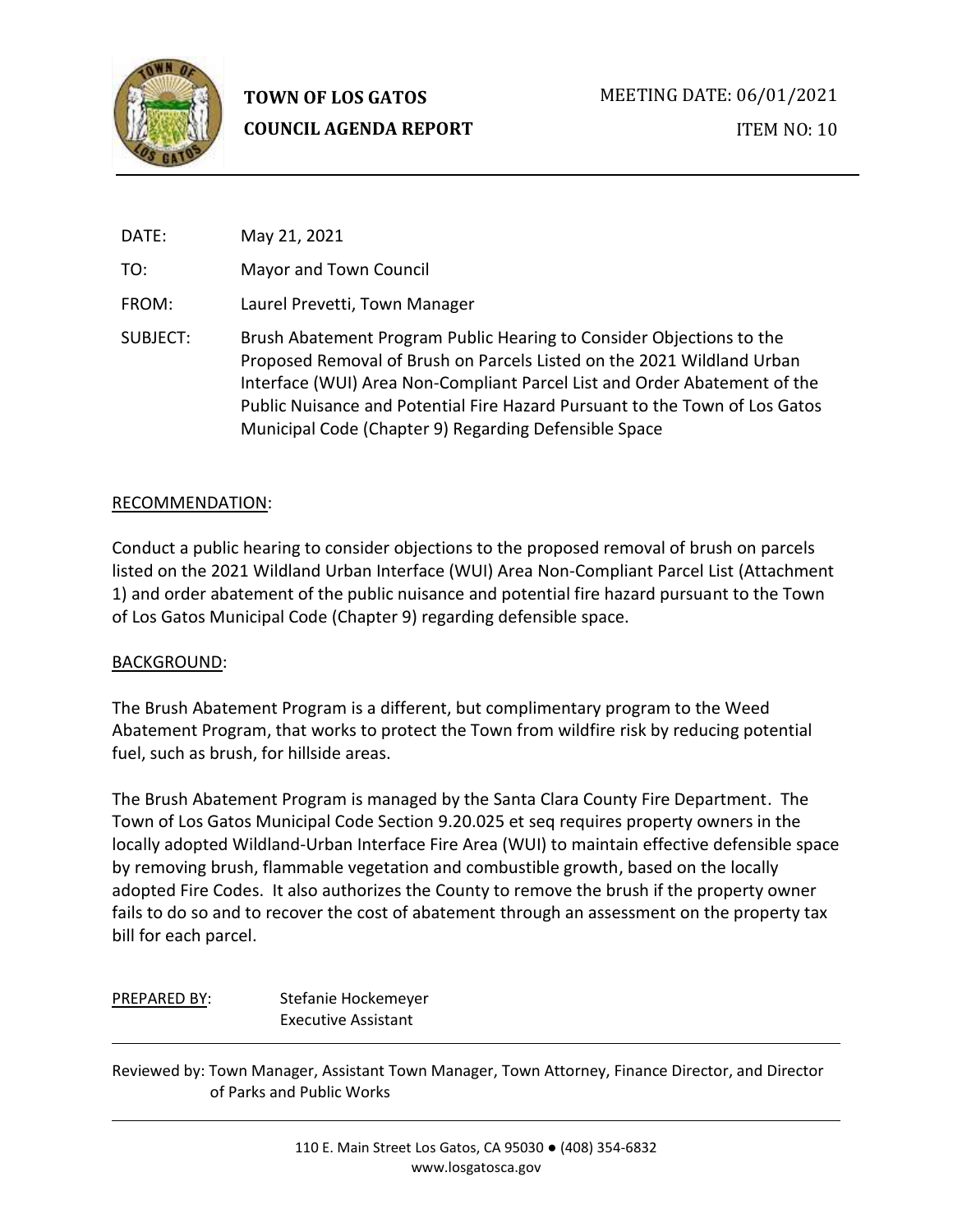# PAGE **2** OF **4**

- SUBJECT: Brush Abatement Program Public Hearing to Consider Objections to the Proposed Removal of Brush on Parcels Listed on the 2021 Wildland Urban Interface (WUI) Area Non-Compliant Parcel List and Order Abatement of the Public Nuisance and Potential Fire Hazard Pursuant to the Town of Los Gatos Municipal Code (Chapter 9) Regarding Defensible Space
- DATE: May 21, 2021

## BACKGROUND (continued):

The WUI area is the part of the Town at greatest risk for wildfire and primarily consists of the hillsides and immediately adjacent areas. Los Gatos has over 1800 parcels in the WUI area. County Fire categorizes the parcels into zones and rotates zones every 3 years to allow for inspections in the 5-6-week inspection time frame (April-June), as they cannot feasibly inspect every parcel every year.

Early each year, property owners are reminded that they must remove flammable vegetation from around their home and other structures on their property to create defensible space. The Town annually adopts the Hazardous Vegetation Abatement Program and works with the Santa Clara County Fire Prevention Division who serves as the enforcement agent and conducts the inspections.

### DISCUSSION:

The following is a timeline of the program:

| <b>FEB/MARCH</b> | The Santa Clara County Fire Prevention Division notifies property owners<br>located within the designated WUI area of the requirements and timeline to<br>comply with the enforced safety regulations based on the California Fire Code<br>(Attachment 2).                              |
|------------------|-----------------------------------------------------------------------------------------------------------------------------------------------------------------------------------------------------------------------------------------------------------------------------------------|
|                  | At the time of the notice, property owners are given the option to complete<br>the required work themselves, hire their own contractor, or elect to schedule<br>the Town of Los Gatos' authorized contractor to perform the work.                                                       |
| <b>APRIL</b>     | County Fire begins conducting inspections of the properties identified in<br>February/March. As a result of these inspections, letters and door-hangers are<br>provided for those who are not yet compliant.                                                                            |
| <b>MAY</b>       | Town Council adopts a resolution (Attachment 3) declaring hazardous<br>vegetation (brush) a public nuisance, ordering abatement, and setting a June<br>public hearing to consider objections to the WUI Area non-compliant parcel list<br>(Attachment 1) and authorizing the abatement. |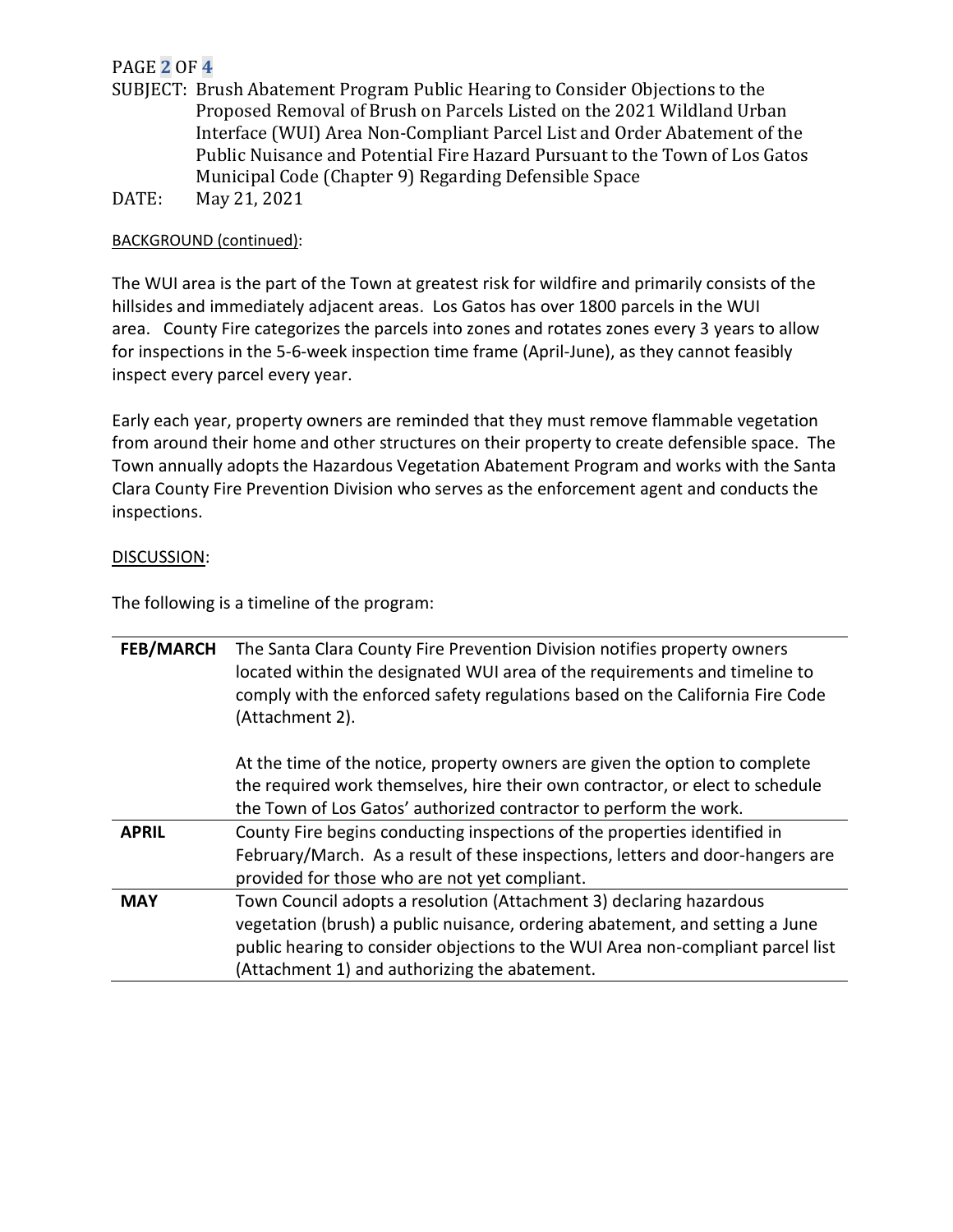# PAGE **3** OF **4**

- SUBJECT: Brush Abatement Program Public Hearing to Consider Objections to the Proposed Removal of Brush on Parcels Listed on the 2021 Wildland Urban Interface (WUI) Area Non-Compliant Parcel List and Order Abatement of the Public Nuisance and Potential Fire Hazard Pursuant to the Town of Los Gatos Municipal Code (Chapter 9) Regarding Defensible Space DATE: May 21, 2021
- 

## DISCUSSION (continued):

| <b>MAY/JUNE</b> | County Fire conducts re-inspections of the properties that were out of                                                                                                                                                                                                                                                                                                                                                                                                                                                 |
|-----------------|------------------------------------------------------------------------------------------------------------------------------------------------------------------------------------------------------------------------------------------------------------------------------------------------------------------------------------------------------------------------------------------------------------------------------------------------------------------------------------------------------------------------|
|                 | compliance at the time of the first property inspection and provides the Town                                                                                                                                                                                                                                                                                                                                                                                                                                          |
|                 | with the WUI area non-compliant list (Attachment 1) which will be brought to                                                                                                                                                                                                                                                                                                                                                                                                                                           |
|                 | Council at the June public hearing.                                                                                                                                                                                                                                                                                                                                                                                                                                                                                    |
| <b>JUNE</b>     | Town Council holds a public hearing to consider objections to the WUI area<br>non-compliant list and orders the abatement to be completed by the Town's<br>designated contractor.                                                                                                                                                                                                                                                                                                                                      |
|                 | Prior to the abatement work being performed by the Town's contractor, if<br>properties remaining on the list are found to be in compliance at the time of a<br>final re-inspection or upon the arrival of the abatement contractor, no work<br>will be performed, no charges imposed, and it will be removed from the list.<br>Properties that requested or required the Town's contractor to perform the<br>abatement will remain on the list and be included in the August public hearing<br>to consider assessment. |
| <b>AUGUST</b>   | Town Council holds a public hearing to consider assessments on properties                                                                                                                                                                                                                                                                                                                                                                                                                                              |
|                 | which required abatement by the Town's contractor.                                                                                                                                                                                                                                                                                                                                                                                                                                                                     |

The timeline for the final inspections runs very close to the date of the June public hearing, which means that properties on the WUI area non-compliant list (Attachment 1) may ultimately comply prior to the date that the public hearing takes place. Periodically, all properties are compliant, which eliminates the need for a public hearing. Staff will provide the final status of the list on the day of the public hearing by way of a Desk Item. This Council action authorizes the County to remove the brush if the property owner does not, and to recover the cost of abatement through an assessment on the property tax bill for each parcel.

## CONCLUSION:

Staff recommends that the Council conduct a public hearing to consider objections to the proposed removal of brush on parcels listed on the 2021 Wildland Urban Interface (WUI) Area Non-Compliant Parcel List and order abatement of the public nuisance and potential fire hazard pursuant to the Town of Los Gatos Municipal Code (Chapter 9) regarding defensible space.

### COORDINATION:

This program is coordinated with the Santa Clara County Fire Department.